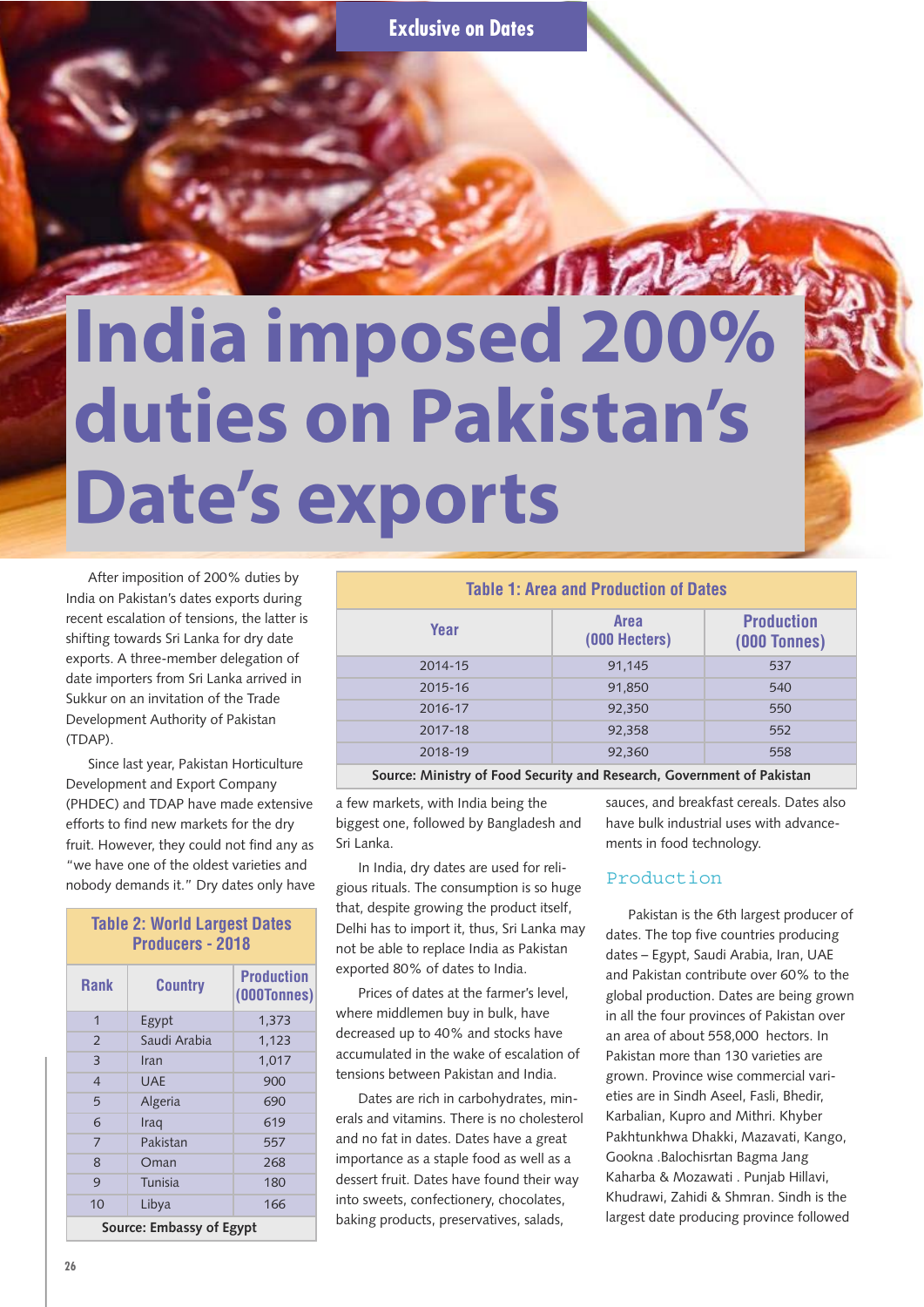# **Exclusive on Dates**

by Balochistan, Punjab and Khyber Pakhtunkhwa. The harvesting season for dates starts in July and runs till September the local fresh dates, therefore, hit the markets after mid-Ramazan. But due to the lack of value addition, processing and preservation, the local farmers are unable to stock dates for a longer period and even lose as much as half of their produce every year.

The tremendous growth in date farming took place just after the Sukkur barrage was completed in the mid-1930s as the irrigated soil became more conducive for date palm. Agriculture is central to Khairpur's economy and date farming is the main source of livelihood for the residents.

Pakistan has not increased production for more than a decade while the rest of the world has more than doubled its production. Area and production of dates in Pakistan are given in **Table-1** and **Table-2** show World largest dates producers - 2018.

Dry dates are the main produce in terms of volume and value. They are handled at the date markets of Khairpur and Sukkur by more than 200 traders, nearly two dozen active exporters and around 5,000 workers. Soft dates are processed in local factories. There are 20 such factories, of which 10 are regularly involved in the export business.

Each factory employs around 200 people on an average, making the overall workforce to 4,000. Each worker takes home Rs 400 to Rs600 daily. These work-

| <b>Table 3: Exports of Dates (Dried)</b>             |                 |               |            |  |  |
|------------------------------------------------------|-----------------|---------------|------------|--|--|
| Year                                                 | <b>Quantity</b> | <b>Value</b>  |            |  |  |
|                                                      | (Tonnes)        | (Rs. Million) | (US\$ 000) |  |  |
| 2014-15                                              | 8,832           | 6,244         | 61,642     |  |  |
| 2015-16                                              | 114,500         | 7,293         | 69,966     |  |  |
| 2016-17                                              | 175,163         | 10,644        | 101,662    |  |  |
| 2017-18                                              | 94,854          | 60,751        | 68,009     |  |  |
| 2018-19                                              | 74,057          | 8,016         | 75,068     |  |  |
| Connect Without Davidson and Authority of Delitation |                 |               |            |  |  |

**Source: i) Trade Development Authority of Pakistan**

**ii) Pakistan Bureau of Statistics**

| <b>Table 4: Exports of Dates (Fresh)</b> |                 |               |            |  |  |
|------------------------------------------|-----------------|---------------|------------|--|--|
| Year                                     | <b>Quantity</b> | <b>Value</b>  |            |  |  |
|                                          | (Tonnes)        | (Rs. Million) | (US\$ 000) |  |  |
| 2014-15                                  | 26,966          | 2,092         | 20,650     |  |  |
| 2015-16                                  | 11,386          | 1,095         | 10,509     |  |  |
| 2016-17                                  | 13,043          | 1,307         | 12,484     |  |  |
| 2017-18                                  | 9.159           | 910           | 17,535     |  |  |
| 2018-19                                  | 8,008           | 1,058         | 15,880     |  |  |
|                                          |                 |               |            |  |  |

**Source: i) Trade Development Authority of Pakistan**

**ii) Pakistan Bureau of Statistics**

ers perform various processing tasks. However, a major part of the processing (grading, cleaning, pitting and dicing) also takes place in houses and cottages where three to four times more volume is handled than factory workers. This indirect workforce is estimated to comprise 12,000 to 15,000 people, almost all of whom are women.

## Solar Technology

Pakistan Agricultural Research Council (PARC) has built capacity for date growers to use solar technology for drying of

dates by developing a Solar-cum-Gas Fired Date Dryer for the dehydration of dates. This system can reduce post-harvest losses and improve quality of dates. Five solar drying systems have been installed in Khairpur and Sukkur Region of Sindh Province at Pano Aquil, Pryalo, Pir Jo Goth, Therhi and Hayyat Solangi in date production areas of Sindh.

#### Exports

Pakistan produces dry dates in surplus, which is why it has to export. However, the quality of dates is so low